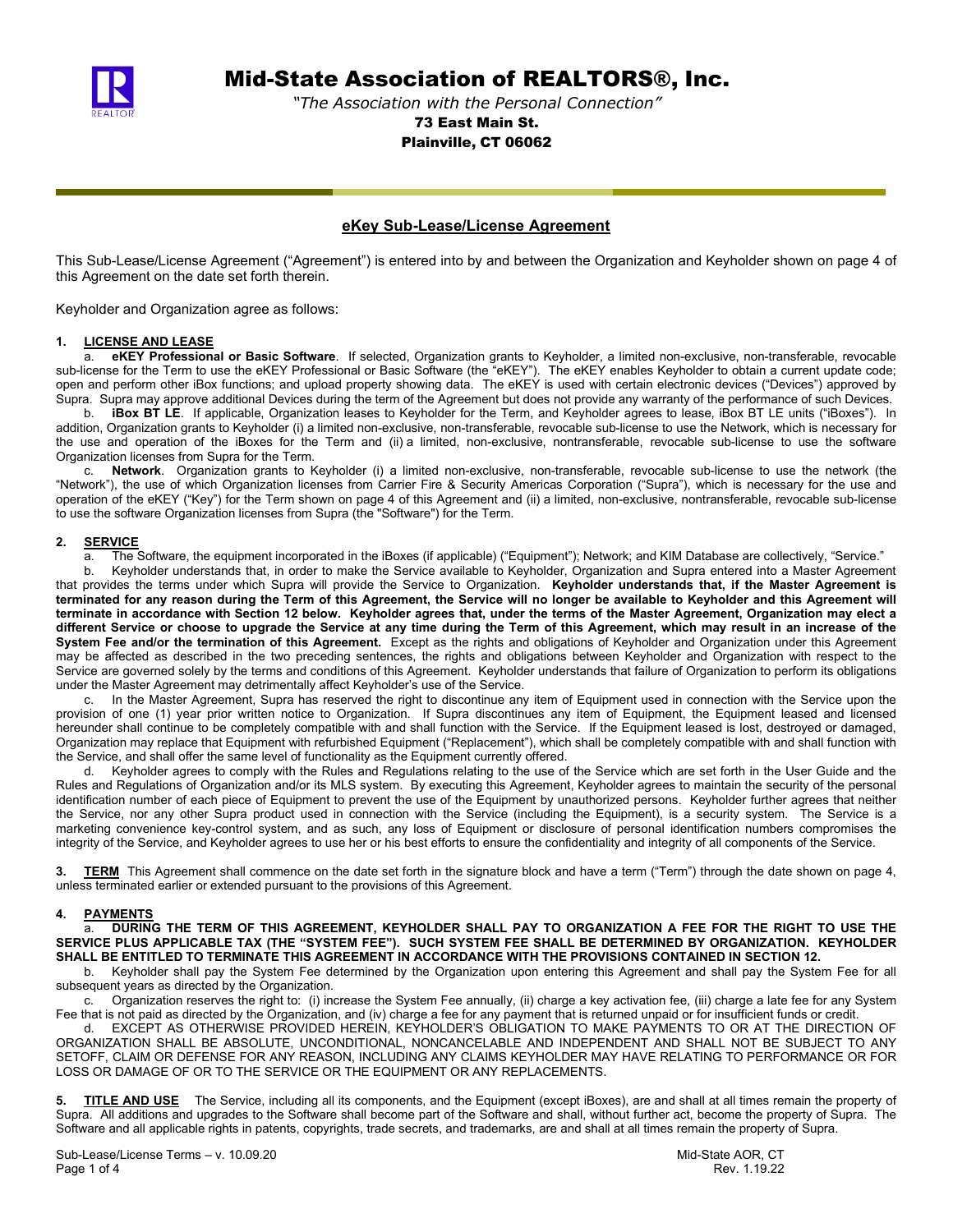# **6. RISK OF LOSS; RETURN OF EQUIPMENT**<br>**a.** No loss, damage or destruction to the E

No loss, damage or destruction to the Equipment shall relieve Keyholder of any obligation under this Agreement, except to the extent any such loss, damage or destruction is directly caused by the negligence of Organization. Replacements may be refurbished Equipment.

b. At the expiration of the Term, Keyholder, at Keyholder's expense and risk, shall immediately return or cause the return to Organization to such location as Organization shall specify, all Software and any components included within the Service that have been leased or licensed to Keyholder pursuant to this Agreement. The components used in connection with the Service shall be returned in good condition, repair and working order, ordinary wear and tear excepted.

#### **7. REPRESENTATIONS AND COVENANTS** Keyholder covenants and agrees:

a. If Keyholder misuses the Service or any component thereof, including without limitation, use of the Service in violation of the User Guide, and a third party brings an action against Organization and/or Supra relating to such misuse, Keyholder agrees to indemnify, defend and hold harmless Organization and/or Supra, and their respective directors, officers, agents, representatives, employees, successors and assigns, from and against any and all claims, demands, actions, losses, damages, injuries, obligations, liabilities and costs and expenses of every kind or nature (including reasonable attorneys' fees, whether incurred at the trial or appellate level, in an arbitration proceeding, in bankruptcy, including without limitation, any adversary proceeding, contested matter or motion or otherwise) incurred by Organization and/or Supra in such proceeding.

b. **That neither Organization nor Supra shall be liable for any compensatory, indirect, incidental, consequential, punitive, reliance or special damages, including, without limitation, damages for lost profits, advantage, savings or revenues of any kind or increased cost of operations, arising out of the use or inability to use the Service for any purpose whatsoever whether or not Keyholder has been advised of the possibility of such damages.**

c. That Keyholder will not (i) use or gain access to the source code for the Software; (ii) alter, reproduce, modify, adapt, translate, reverse engineer, de-compile, disassemble or prepare derivative works based upon the Software; or (iii) provide or otherwise make available the Software or any part or copies thereof to any third party.

d. To provide Organization and Supra with written notice of any legal proceeding or arbitration in which Keyholder is named as a defendant and that alleges defects in the Equipment within five (5) days after Keyholder receives written notice of such action.

The obligations set forth in this Section shall survive termination of this Agreement.

#### **8. DEFAULT**

a. Each of the following events shall be an Event of Default by Keyholder under this Agreement: (i) Keyholder's failure to pay, for any reason, any amount required under this Agreement within fifteen (15) days after the date that such payment is due; or (ii) the commencement of either an involuntary or voluntary action under any bankruptcy, insolvency or other similar law of the United States of America or any state thereof or of any other country or jurisdiction with respect to Keyholder; provided, however, that the commencement of any involuntary case or proceeding will not be an Event of Default under this Agreement if such case or proceeding is dismissed within sixty (60) days after it was commenced.

b. An Event of Default by Organization under this Agreement will occur upon the termination for any reason of the Master Agreement.

# **9. RIGHTS AND REMEDIES**

Upon the occurrence of an Event of Default by Keyholder, Organization may, at its sole option and without limitation or election as to other remedies available under this Agreement or at law or in equity, exercise one or more of the following remedies: (i) terminate this Agreement and demand the return of any Equipment and Software to Organization; (ii) terminate one or both of Keyholder's sub-licenses to use the Network and to use the Software; (iii) direct Supra to deactivate Keyholder's access to the Service or any component of the Service; (iv) bill the Keyholder for any outstanding amounts owed under this Agreement, including any applicable liquidated damages for the failure to return the Equipment; and/or (v) take any and all actions necessary to collect all amounts currently due and owing under this Agreement, including any and all costs and expenses of every kind or nature (including reasonable attorneys' fees, whether incurred at the trial or appellate level, in an arbitration proceeding, or in bankruptcy, including any adversary proceeding, contested matter or motion, or otherwise) incurred by Organization in connection with the exercise of its rights and remedies under this Agreement.

b. Upon the occurrence of an Event of Default by Organization or termination of this Agreement, all of Keyholder's obligations under this Agreement shall terminate, except that Keyholder shall be required to return the Equipment and Software to Organization and to pay Organization any outstanding amounts owed under this Agreement, including any damages for the failure to return the Equipment and Software.

c. If Organization deactivates the Service because of a default by Keyholder under this Agreement, but does not otherwise terminate this Agreement, Keyholder will be entitled to seek to have the Service reactivated. In order to so, Keyholder shall be required to cure any and all existing defaults, and to pay any and all outstanding amounts owed under this Agreement and the reasonable costs and attorneys' fees incurred by Organization in connection with collecting under this Agreement. After confirmation of the curing of such defaults and the receipt of payment of such amounts, Organization shall direct Supra to reactivate the Equipment within twenty-four (24) hours.

d. In the event that Organization institutes any action for the collection of amounts due and payable hereunder, Keyholder shall pay, in addition to the amounts due and payable under this Agreement, all reasonable costs and attorneys fees incurred by Organization in connection with collecting under this Agreement. Keyholder expressly waives all rights to possession or use of the Service or the Equipment or any component thereof after the occurrence of an Event of Default, and waives all claims or losses caused by or related to any repossession or termination of use.<br>By proposition of the contraction's failure or delay in exercising any right or remedy unde

Organization's failure or delay in exercising any right or remedy under this Agreement shall not operate as a waiver thereof or of any subsequent breach or of such right or remedy. Organization's rights and remedies are cumulative, not exclusive, and no exercise of any remedy shall preclude the exercise of another remedy.

**10. ARBITRATION; LITIGATION** Any controversy or claim arising out of or relating to this Agreement shall be resolved by binding arbitration in accordance with the rules of the American Arbitration Association or such other rules as may be agreed to by the parties. The arbitration shall be conducted in a location mutually agreed to by the parties. If the parties fail to agree on the location of the arbitration within thirty (30) days after either party requests arbitration, the arbitration shall be conducted in the city where Organization is located; provided that either party shall be entitled to participate in such arbitration by video conference or teleconference. The substantially prevailing party in any arbitration under this Agreement shall be entitled to recover from the other as part of the arbitration award reasonable costs and attorney's fees. Any arbitration award may be enforced by a court of competent jurisdiction in accordance with applicable law. In the event that legal action to enforce the arbitration award is necessary, the substantially prevailing party shall be entitled to recover its reasonable costs and attorney's fees in such action or any appeals.

**11. NOTICES** All notices hereunder shall be sent by (i) hand-delivery, (ii) facsimile, (iii) certified mail, return receipt requested, postage prepaid, or (iv) overnight delivery service, to the party being notified at its address set forth in the signature block of this Agreement, or to such other address as a party shall subsequently specify to the other party in writing. Notices shall be deemed to have been delivered when received, if hand-delivered or sent by facsimile or certified mail, three (3) days after the day deposited in the mail; or one (1) day after the day deposited with an overnight delivery service.

#### **12. TERMINATION**

Sub-Lease/License Terms – v. 10.09.20 and the state AOR, CT state AOR, CT state AOR, CT Page 2 of 4 Rev. 1.19.22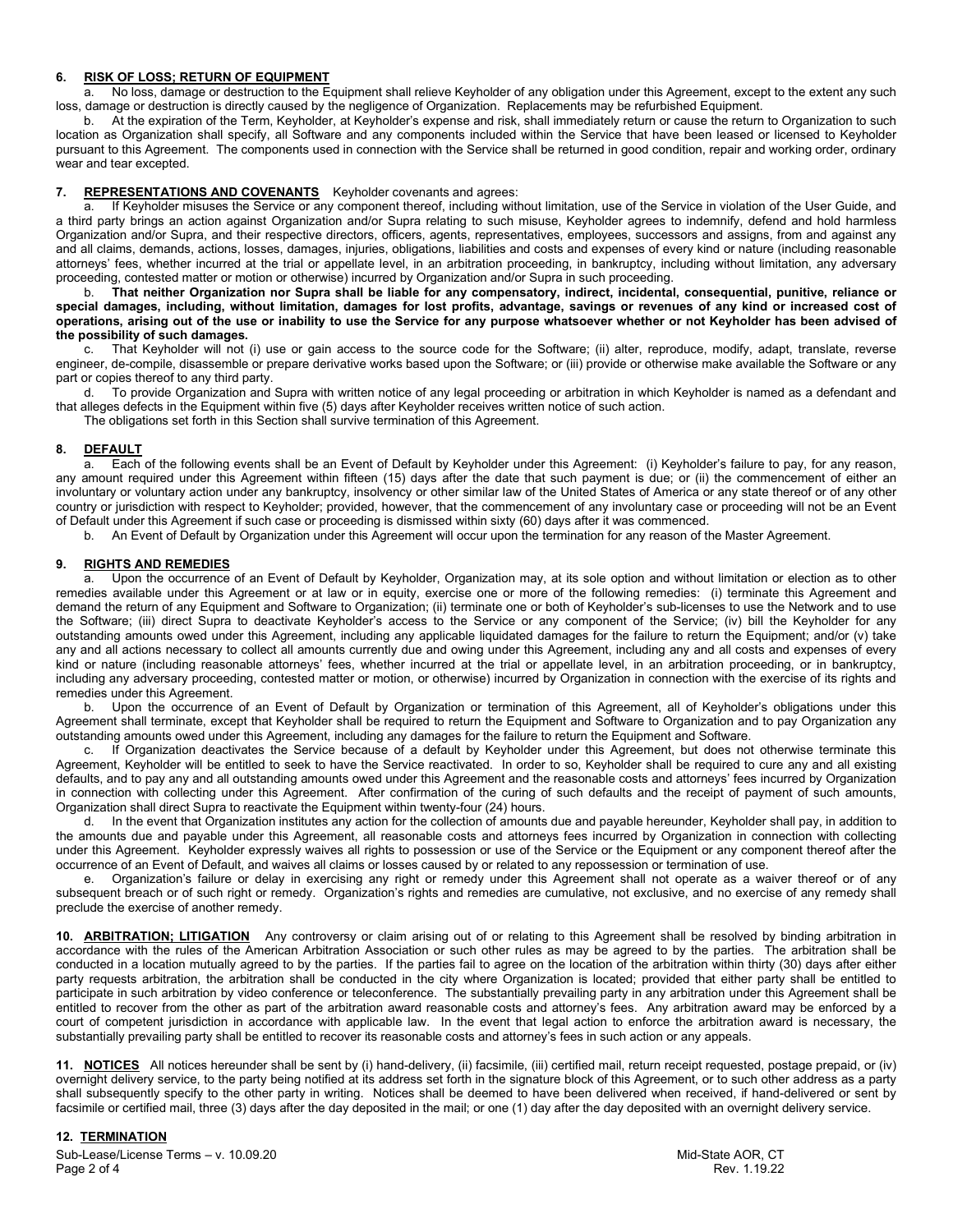a. Keyholder may terminate this Agreement at any time by returning the Equipment and Software to Organization and paying Organization any amounts owing prior to such termination, including (i) any applicable damages for the failure to return the Equipment and Software as set forth in Section 6(a) hereof, and (ii) any System Fees owing prior to such termination which remain unpaid. Upon termination, System Fees that would have become owing after the date of termination of this Agreement are released and discharged by Organization.

b. Organization may terminate this Agreement upon termination of the Master Agreement for any reason, including without limitation, a default by Organization under the Master Agreement or an upgrade of the Service by Organization. Upon termination, Keyholder shall be obligated to satisfy the obligations in Section 12(a).

c. In the event that Keyholder fails to return all Equipment leased to Keyholder upon termination of this Agreement or at the expiration of the Term, Keyholder agrees to pay to Organization, as liquidated damages for such failure to return the Equipment, the amount set forth in Section 6(a).

d. In addition, Keyholder shall not be entitled to any refund of any unused portion of the System Fee for use of the Service previously paid.

**13. WARRANTY** The Equipment and Software are warranted by Supra against defects in workmanship and/or materials, to be fit for the intended purpose and to conform in all material respects to its written specifications for the term of the Agreement. Supra shall, without charge, repair or replace such defective or nonconforming component for the term of the Agreement. Keyholder must return any defective system component under warranty to Organization at Keyholder's sole cost and expense and Organization shall provide all repaired or replacement Equipment to Keyholder. This warranty does not extend to any damage caused by accident, abuse, neglect or misuse of system components. Keyholder agrees to cooperate with Organization and Supra by performing diagnostic tests provided to Keyholder when Keyholder initially seeks warranty service.

#### **14. GENERAL PROVISIONS**

a. This Agreement constitutes the entire agreement between Organization and Keyholder relating to the Agreement of Equipment and use of the Service.

b. Provided that Keyholder has returned to Organization all keys previously leased by Organization to Keyholder, all prior leases between Organization and Keyholder for such keys are terminated effective as of the parties' execution of this Agreement.

c. This Agreement may be executed in a number of counterparts, each of which will be deemed an original and when taken together shall constitute one agreement.

d. Any waiver or consent by any party to any breach by the other, whether express or implied, shall not constitute a consent to or waiver of any other or subsequent breach.

e. All agreements, representations and warranties contained in this Agreement shall survive the expiration or other termination of this Agreement.

f. If any provision of this Agreement is unenforceable, such unenforceability shall not affect the enforceability of the remaining provisions of this Agreement.

g. This Agreement shall be governed by the laws of the State in which Organization is located.

h. This Agreement shall be binding upon and inure to the benefit of Organization, and its successors and assigns, and Keyholder and its permitted successors and assigns.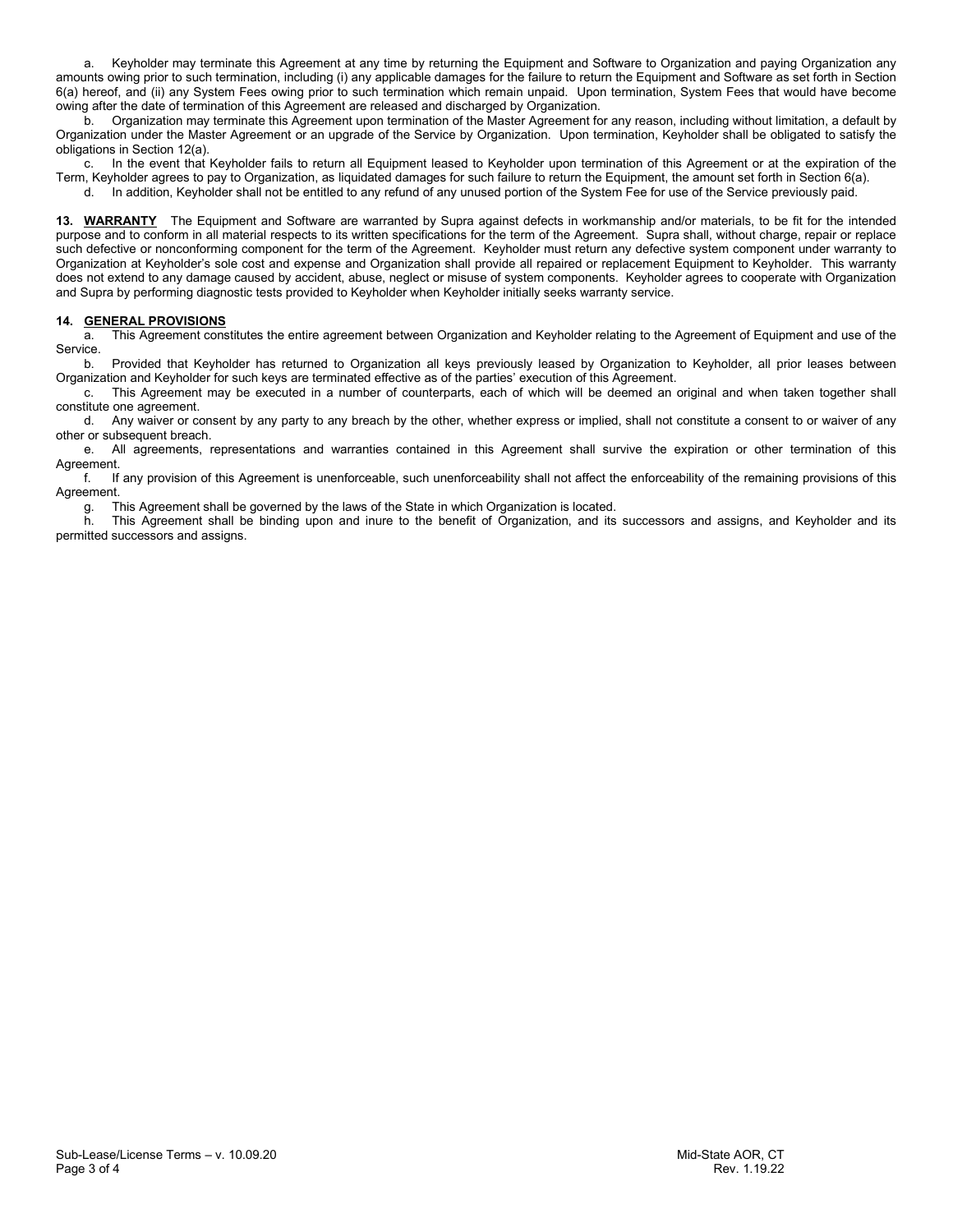This is a legal document. Execution of this Agreement, including the preceding 3 pages in addition to this page, shall obligate the parties to perform as provided herein.

# **Sub-Lease/License Agreement – Page 4**

## **Mid-State Association of REALTORS®, Inc.**

# **SIGNATURES:**

IN WITNESS WHEREOF, the parties have caused this Agreement to be duly executed as of the date set forth herein.

| <b>KEYHOLDER:</b>         | Mid-State Use Only: |  |
|---------------------------|---------------------|--|
| Signature: Signature:     | $eKEY$ Serial #     |  |
| Print Name                |                     |  |
|                           |                     |  |
|                           |                     |  |
|                           |                     |  |
| MLS Public ID:            |                     |  |
|                           |                     |  |
| Phone Number:             |                     |  |
|                           |                     |  |
|                           |                     |  |
|                           |                     |  |
| Mid-State Use Only:       |                     |  |
| $\mathbf{B} \mathbf{y}$ : |                     |  |
|                           |                     |  |
| Date: $\qquad \qquad$     |                     |  |
|                           |                     |  |

## **TERM OF AGREEMENT:**

The term of this Agreement commences on the date set forth in the signature block and ends on **September 12, 2025** unless terminated earlier as provided in Section 12 of the Agreement.